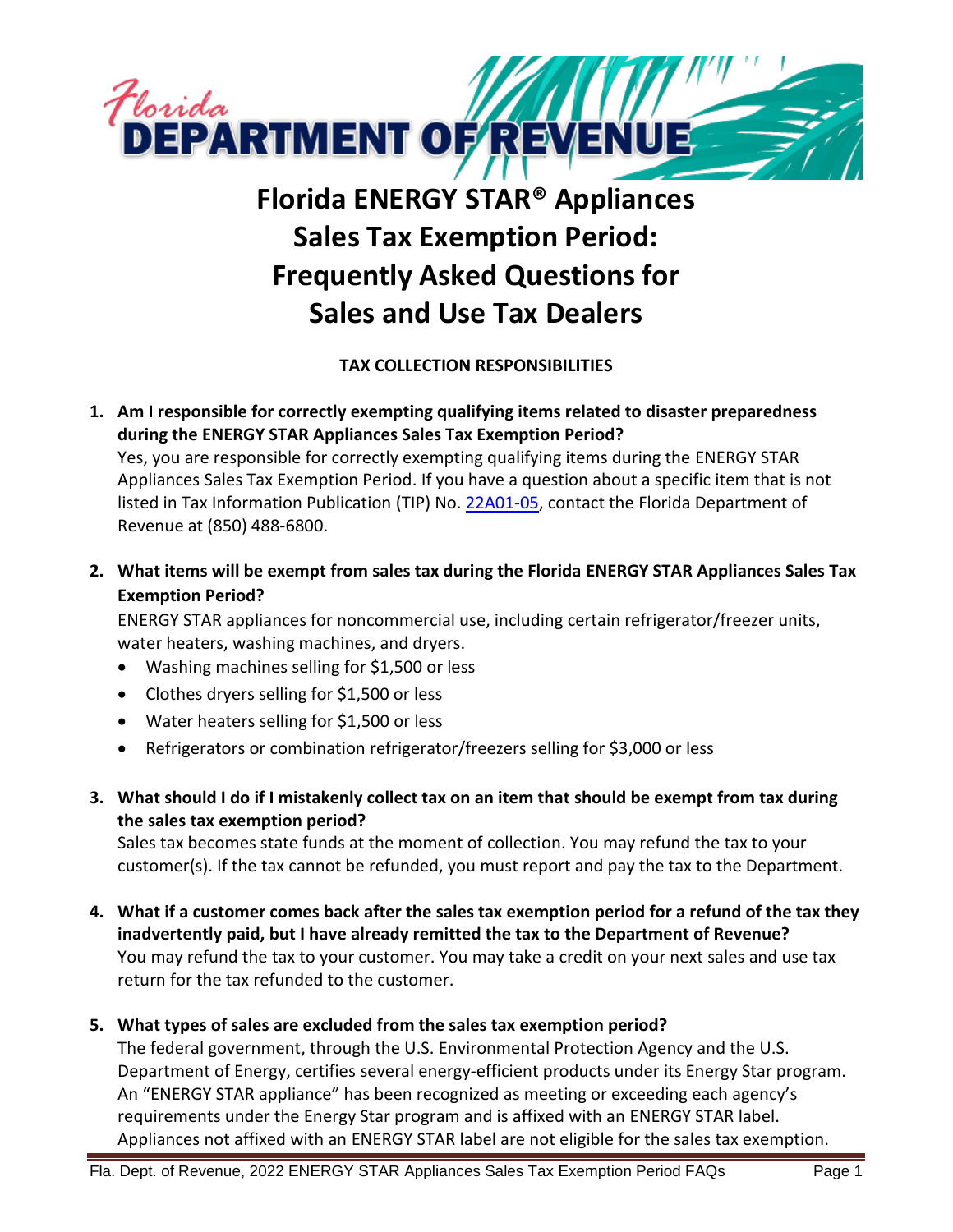In addition, the sales tax exemption period does not apply to the rental of any of the qualifying items. It also does not apply when a new ENERGY STAR appliance is purchased for trade, business, or resale.

#### **RECORDS AND REPORTING**

**6. Do I need to account for exempt sales during the sales tax exemption period differently from other tax-exempt sales?**

No, there are no additional record-keeping requirements.

## **REFUNDS/EXCHANGES**

- **7. A customer returns an item that was purchased before the sales tax exemption period and exchanges it for another item during the tax exemption period. The new item is exempt from tax during the tax exemption period. Do I give the customer a tax refund?** Yes. You must have documentation (e.g., receipts or invoices) showing that tax was paid on the item at the time of the original purchase.
- **8. If a customer returns a qualifying exempt item and is given an item of equal price after the sales tax exemption period, is sales tax due on the new item?**

If a customer buys an eligible item during the sales tax exemption period and later exchanges it for another tax-exempt item, no tax will be due, even after the tax exemption period expires.

If a customer buys an eligible item during the sales tax exemption period and later returns the item and receives credit toward the purchase of an item that did not qualify for the exemption, sales tax will apply to the new purchase.

#### **BUY ONE, GET ONE FREE**

**9. If the store is offering a "buy one, get one free" or "buy one, get one for a reduced price" special on an ENERGY STAR-certified washer-dryer combo and I purchase one item for \$1,750 and get the other for free, will the transaction be tax-free because I am effectively paying \$875 for each item?**

The total price of items advertised as "buy one, get one free" or "buy one, get one for a reduced price" cannot be averaged for both items to qualify for the exemption. In this case, the total sales price of \$1,750 for the washer-dryer combo is taxable.

#### **RAIN CHECKS**

**10. If a store issues a rain check during the sales tax exemption period, can the customer use it after the sales tax exemption period to purchase the item tax-exempt?**

No. The purchase of the qualifying item must be made during the sales tax exemption period to be tax-exempt. When a rain check is issued, a sale has not occurred. The sale occurs when the rain check is redeemed, and the item is purchased.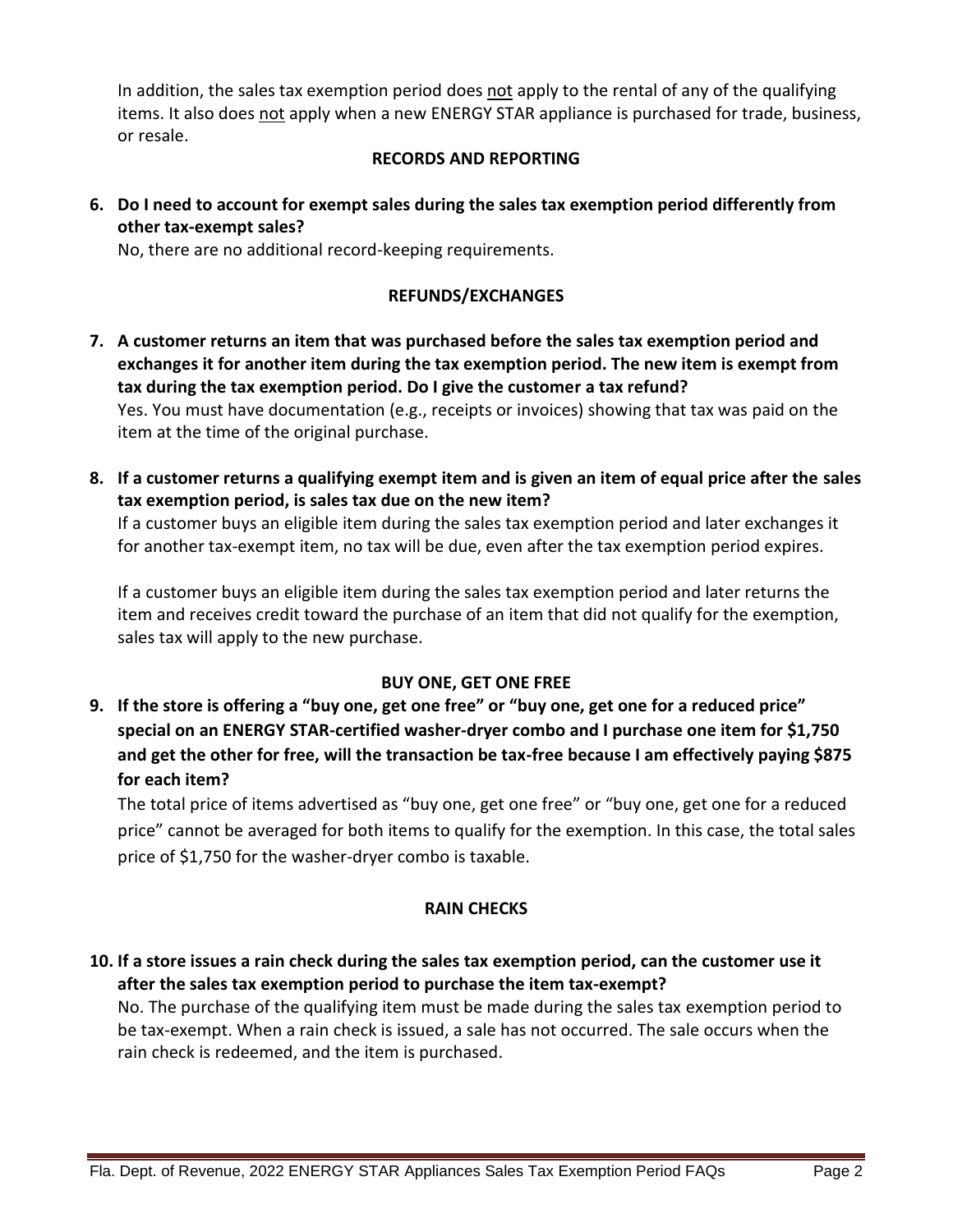## **11. If the customer places an item on layaway, is it eligible for the tax exemption during the sales tax exemption period?**

Yes. A layaway is when an item is set aside for a customer who makes a deposit, agrees to pay the balance of the purchase price over a period of time, and receives the merchandise at the end of the payment period. Qualifying items placed on layaway during the sales tax exemption period are tax-exempt, even if final payment of the layaway is made after the tax exemption period. If a customer makes a final payment and takes delivery of the items during the tax exemption period, the qualifying items are tax-exempt.

## **REMOTE SALES (MAIL ORDER, CATALOG, AND INTERNET)**

#### **12. Do the exemptions during the sales tax exemption period apply to remote sales?**

Yes. All remote sales (mail order, catalog, or internet) of qualifying items during the sales tax exemption period are tax-exempt when the order is accepted during the sales tax exemption period for immediate shipment, even if delivery is made after the tax exemption period.

An order is accepted by the remote seller when action has been taken to fillthe order for immediate shipment. Actions to fill an order include assigning an order number to a telephone order, confirming an internet order by an email to the customer, or placing a date received on an order received by mail.

An order is considered to be for immediate shipment when delayed shipment is not requested by the customer. An order is for immediate shipment even if the shipment may be delayed because of a backlog of orders or stock is currently unavailable or on back order.

#### **SHIPPING CHARGES**

# **13. How does sales tax apply toward shipping charges for items purchased by remote sale (by mail order or through a catalog or the internet)?**

Shipping charges separately stated on a customer's invoice are part of the sales price of each item listed on the sales invoice. You must proportionately allocate the shipping charges among the items ordered. The amount of each item is divided by the total amount of all the items ordered to obtain the percentage that each item bears towards the total order. Multiply the total shipping charge by the percentage for each item to determine the amount of the shipping charge applicable to each item.

**Example:** A customer orders a \$1,200 Energy Star-certified washing machine and a \$900 Energy Star-certified clothes dryer, for a total of \$2,100, during the sales tax exemption period. The shipping charge is \$150.

Washing Machine:

Cost of washing machine  $\div$  total cost:  $$1,200 \div $2,100 = 57.14\%$ Shipping charge for washing machine:  $57.14\% \times $150 = $85.71$ Total sales price for the washing machine:  $$1,200 + $85.71 = $1,285.71$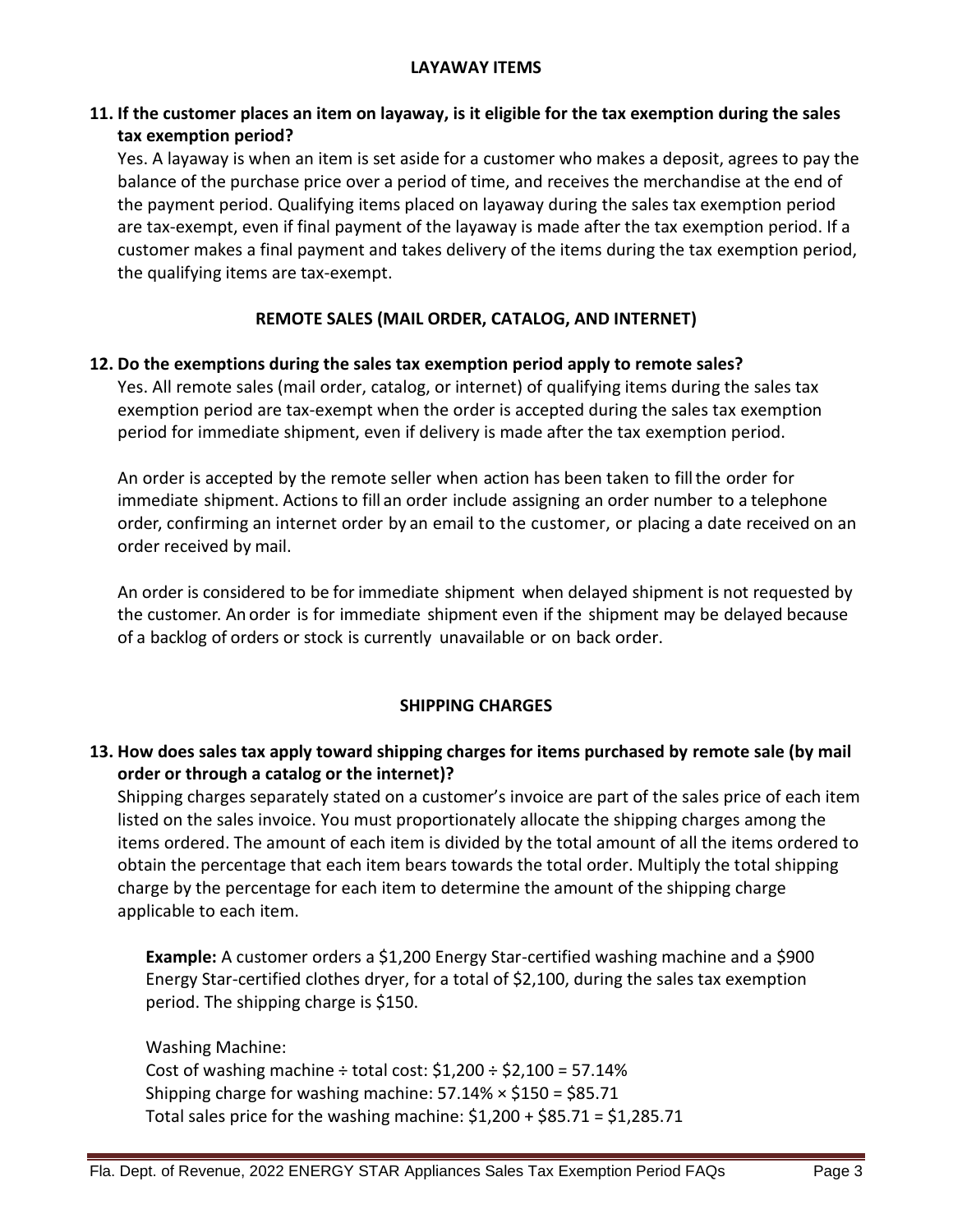Clothes Dryer: Cost of clothes dryer  $\div$  total cost:  $$900 \div $2,100 = 42.86\%$ Shipping charge for clothes dryer:  $42.86\% \times $150 = $64.29$ Total sales price for the clothes dryer:  $$900 + $64.29 = $964.29$ 

No sales tax is due on the washing machine or the clothes dryer because the total sales price, including shipping, for each item is below the maximum price designated for the Florida ENERGY STAR Appliances Sales Tax Exemption Period.

## **MERCHANT'S LICENSE OR OTHER FEES (TWO CITIES IN BAY COUNTY ONLY)**

## **14. How do I handle the 1% merchant's license fee (sometimes referred to as a gross receipts fee) in Panama City or Panama City Beach during the sales tax exemption period?**

When stores located in these two cities charge customers the 1% fee, it is part of the sales price subject to sales tax, even when the fee is separately stated on a receipt or invoice. When the sales price of the item, plus the 1% merchant's license fee, makes the total sales price above the peritem price limitation to qualify for exemption during the sales tax exemption period, the item does not qualify for the exemption.

| Example:                                    |            |
|---------------------------------------------|------------|
| Price of Energy Star-certified water heater | \$1,495.00 |
| 1% merchant's license fee                   | $+ $14.95$ |
| Total price                                 | \$1,509.95 |

The water heater is now more than \$1,500 and does not qualify for the sales tax exemption.

#### **COUPONS, DISCOUNTS, AND REBATES**

# **15. Why does a store discount coupon reduce the sales price of a qualifying item, but a manufacturer's coupon or rebate does not?**

The sales price of an item includes all consideration received by the retail seller for that item. The price of an item is not limited to the amount paid by a customer. A coupon, discount, or rebate offered by the retail seller reduces the sales price of an item because it reduces the total amount received by the retail seller for the item.

When a retail seller is reimbursed for the amount of any discount created by a manufacturer's coupon, discount, or rebate, the amount of the reimbursement is included in the taxable sales price of the item.

**Manufacturer's coupon example:** During the sales tax exemption period, an Energy Starcertified combination refrigerator/freezer sells for \$3,100. The customer uses a \$200 manufacturer's coupon when purchasing the refrigerator/freezer. Although the customer pays \$2,900 for the refrigerator/freezer, the retail seller's sales price remains \$3,100 because the seller will receive a total of \$3,100 for the item: \$2,900 from the customer and \$200 from the manufacturer. Because only combination refrigerator/freezers selling for \$3,000 or less qualify for the tax exemption, sales tax is owed on the total price.